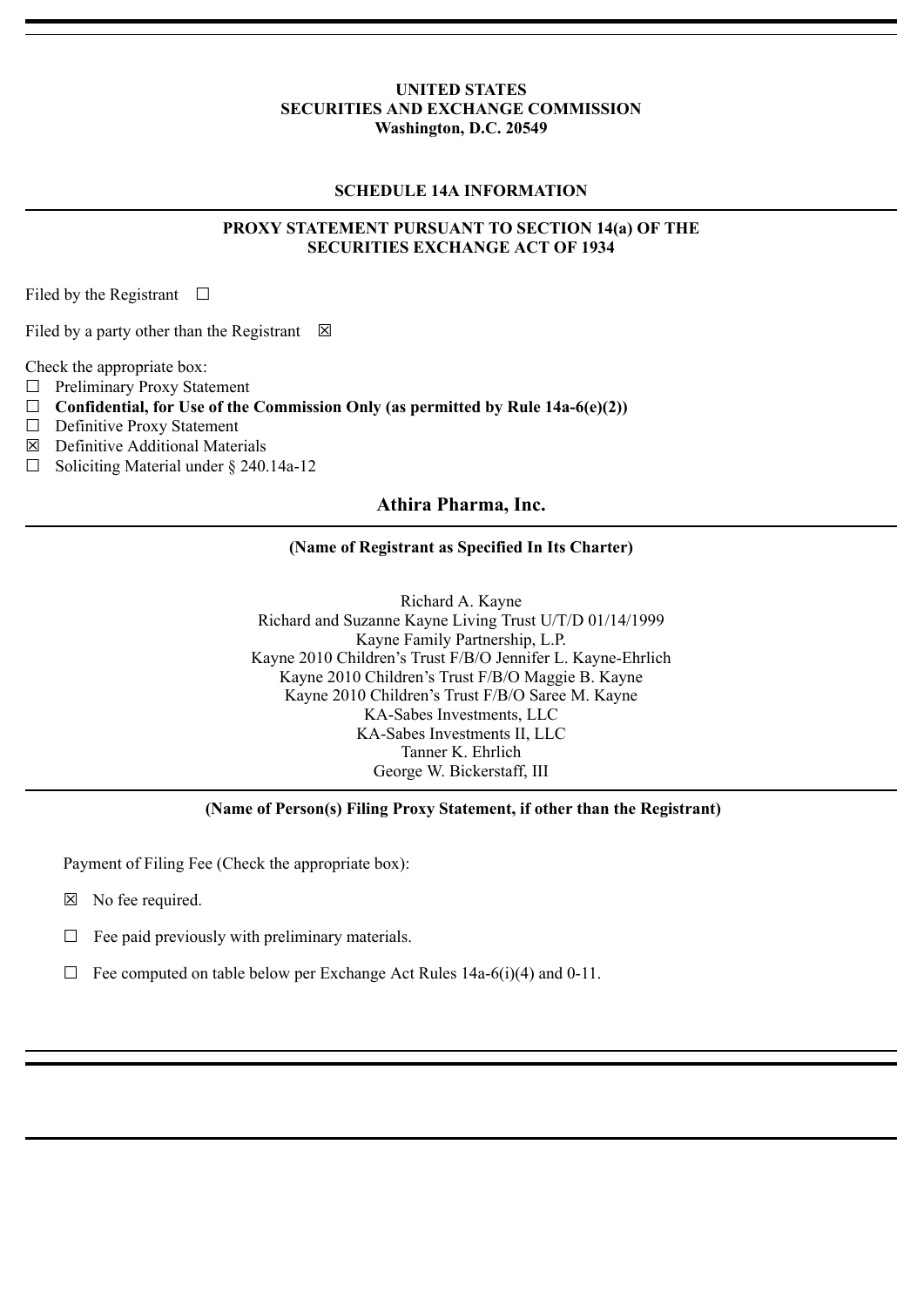On May 16, 2022, the Participants (as defined below) issued a letter (the "Letter") to the shareholders of Athira Pharma, Inc. ("Athira" or the "Company"). The Participants also issued a press release, dated May 16, 2022 (the "Press Release"), containing the full text of the Letter. The Press Release is attached as Exhibit 99.1.

## **Disclaimer**

The views expressed in the solicitation materials referenced herein and/or attached hereto represent the opinions of Richard A. Kayne and certain of his affiliates (collectively, the "Kayne Entities") that hold shares of the Company and are based on publicly available information with respect to the Company. The Kayne Entities and the other participants in the Kayne Entities' solicitation are collectively referred to herein as the "Participants". The Participants recognize that there may be confidential information in the possession of the Company that could lead it or others to disagree with their conclusions. The Participants reserve the right to change any of their opinions expressed in any of the solicitation materials at any time as they deem appropriate.

The solicitation materials are provided merely as information and are not intended to be, nor should they be construed as, an offer to sell or a solicitation of an offer to buy any security. The solicitation materials do not constitute a recommendation to purchase or sell any security. Each of the Kayne Entities beneficially owns, and/or has an economic interest in, securities of the Company. It is possible that there will be developments in the future that cause the Kayne Entities from time to time to sell all or a portion of their holdings of the Company in open market transactions or otherwise (including via short sales), buy additional shares (in open market or privately negotiated transactions or otherwise), or trade in options, puts, calls or other derivative instruments relating to such shares.

Although the Participants believe the statements made in the solicitation materials are substantially accurate in all material respects and do not omit to state material facts necessary to make those statements not misleading, the Participants make no representation or warranty, express or implied, as to the accuracy or completeness of those statements or any other written or oral communication any of them may make with respect to the Company and any other companies mentioned, and the Participants expressly disclaim any liability relating to those statements or communications (or any inaccuracies or omissions therein). Thus, shareholders and others should conduct their own independent investigation and analysis of such statements and communications and of the Company and any other companies to which those statements or communications may be relevant.

The solicitation materials may contain links to articles and/or videos (collectively, "Media"). The views and opinions expressed in such Media are those of the author(s)/speaker(s) referenced or quoted in such Media and, unless specifically noted otherwise, do not necessarily represent the opinions of the Participants.

The Participants have not sought or obtained consent from any third party to use any statements or information contained in the solicitation materials. Any such statements or information should not be viewed as indicating the support of such third party for the views expressed herein or therein. All trademarks and trade names used in any solicitation materials are the exclusive property of their respective owners.

# **Additional Information**

On April 11, 2022, Mr. Kayne, together with the other Participants, filed a definitive proxy statement (the "Definitive Proxy Statement") and an accompanying BLUE proxy card with the SEC to solicit votes for the election of their slate of highly qualified director nominees at the 2022 annual meeting of the stockholders of the Company.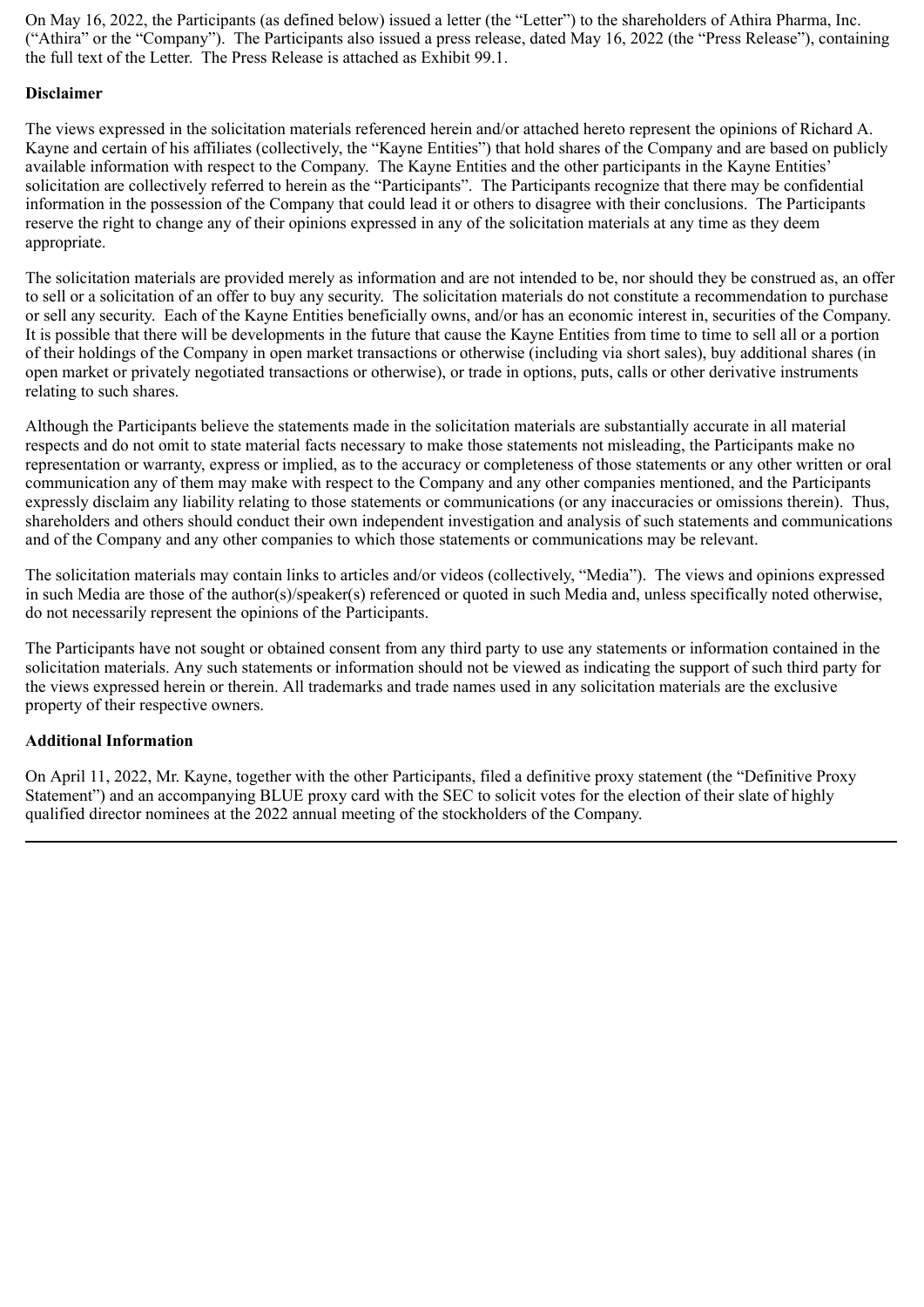THE PARTICIPANTS STRONGLY ADVISE ALL STOCKHOLDERS OF THE COMPANY TO READ THE DEFINITIVE PROXY STATEMENT AND ANY OTHER PROXY MATERIALS FILED WITH THE SEC BECAUSE THEY CONTAIN IMPORTANT INFORMATION, INCLUDING INFORMATION ABOUT THE IDENTITY OF THE PARTICIPANTS IN THE SOLICITATION AND A DESCRIPTION OF THEIR DIRECT OR INDIRECT INTERESTS THEREIN. THE DEFINITIVE PROXY STATEMENT AND SUCH OTHER PROXY MATERIALS ARE AVAILABLE AT NO CHARGE ON THE SEC'S WEBSITE AT HTTP://WWW.SEC.GOV AND ARE ALSO AVAILABLE AT NO CHARGE ON REQUEST FROM THE PARTICIPANTS' PROXY SOLICITOR, HARKINS KOVLER, LLC AT (800) 339-9883 OR VIA EMAIL AT ATHA@HARKINSKOVLER.COM.

## **Cautionary Statement Regarding Forward-Looking Statements**

Certain statements contained in the solicitation materials are forward-looking statements including, but not limited to, statements that are predications of or indicate future events, trends, plans or objectives. Undue reliance should not be placed on such statements because, by their nature, they are subject to known and unknown risks and uncertainties. Forward-looking statements are not guarantees of future performance or activities and are subject to many risks and uncertainties. Due to such risks and uncertainties, actual events or results or actual performance may differ materially from those reflected or contemplated in such forward-looking statements. Forward-looking statements can be identified by the use of the future tense or other forward-looking words such as "believe," "expect," "anticipate," "intend," "plan," "estimate," "should," "may," "will," "objective," "projection," "forecast," "continue," "strategy," "position" or the negative of those terms or other variations of them or by comparable terminology. All forward-looking statements address matters that involve risks and uncertainties, many of which are beyond the Participants' control. Accordingly, there are or will be important factors that could cause actual results to differ materially from those indicated in such statements and, therefore, you should not place undue reliance on any such statements.

Important factors that could cause actual results to differ materially from the expectations set forth herein include, among other things, the factors identified in the Company's public filings. Such forward-looking statements should therefore be construed in light of such factors, and the Participants are under no obligation, and expressly disclaim any intention or obligation, to update or revise any forward-looking statements, whether as a result of new information, future events or otherwise, except as required by law.

## **Exhibits**

99.1 Press Release, dated May 16, 2022.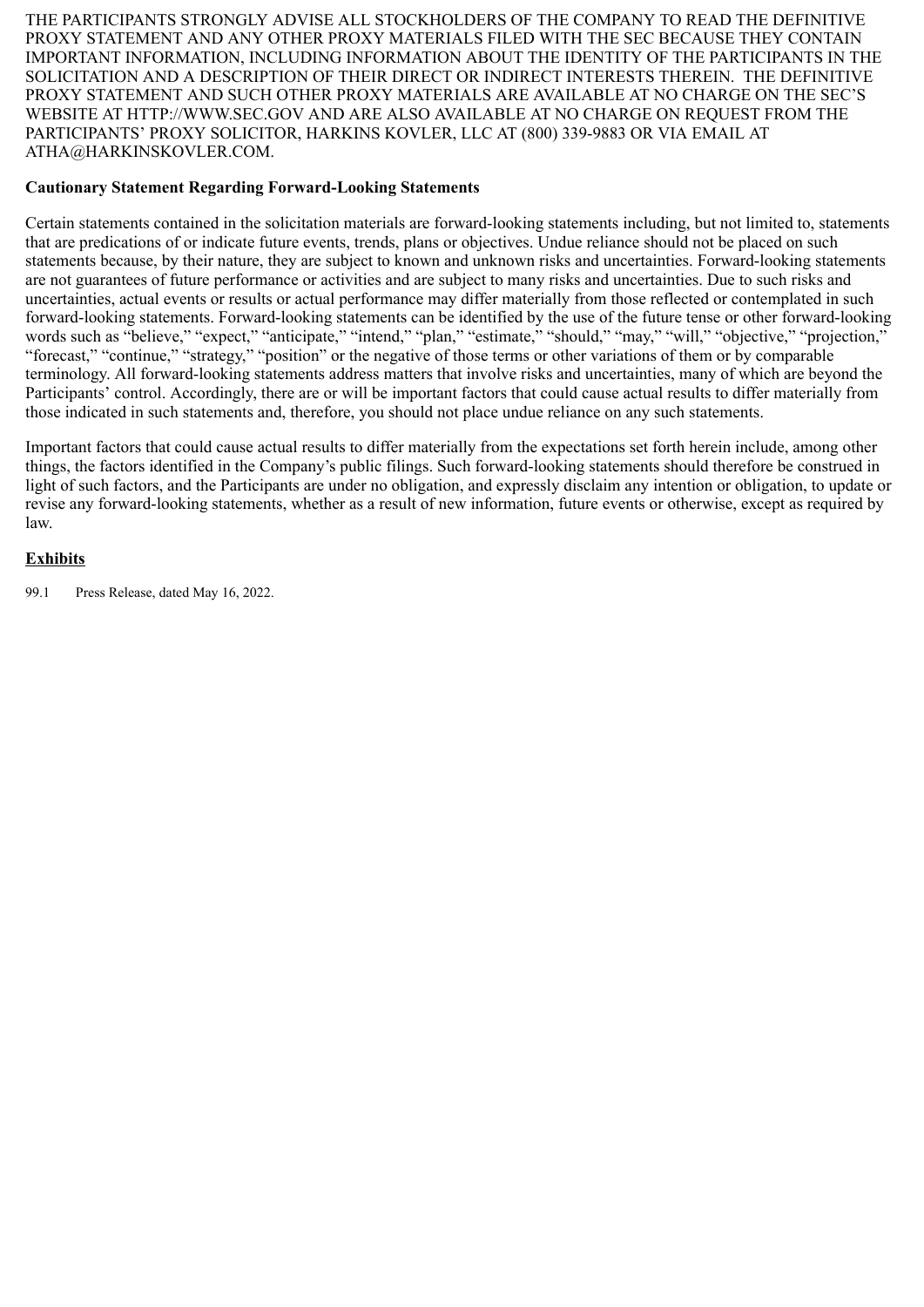## **RIC KAYNE SUSPENDS CAMPAIGN TO ELECT HIMSELF AND GEORGE BICKERSTAFF TO ATHIRA PHARMA BOARD OF DIRECTORS**

*Issues Letter to Athira Shareholders Highlighting Continued Need for Oversight in Athira's Boardroom*

#### *BLUE Proxy Cards Will Still Be Counted*

**NEW YORK – May 16, 2022** – Richard A. (Ric) Kayne, who together with his affiliates beneficially owns approximately 4.8% of the outstanding shares of common stock of Athira Pharma, Inc. (NASDAQ: ATHA) ("Athira" or the "Company"), today issued the following letter to Athira shareholders.

May 16, 2022

Dear Fellow Shareholders,

I started my campaign for change at Athira Pharma, Inc. in February 2022, nominating myself and George Bickerstaff, to the Athira Board of Directors because I believe in the future of ATH-1017 and that the Company was not fielding the "A" team to give 1017 the greatest chance of shining. I articulated my point of view through my letters to shareholders and video, so I will not reiterate them here.

Athira's annual meeting is in just a few days. Even if George and/or I were to be elected to the Board, which at this time is possible, it is clear it would be a very close vote. Without a resounding mandate from my fellow shareholders, I fear the future with me on the Board would be very contentious and unproductive, an outcome that I don't believe would be in the interests of the Company or its shareholders. I have therefore decided to suspend my campaign. Although the actual results will not be known until May 19th, my proxy solicitation firm is committed to submitting every BLUE proxy card received.

I do hope my campaign—whatever the outcome—makes Athira's Board realize that there is a sizable group of shareholders who are concerned about the future of ATH-1017 and the strategy and leadership of Athira. If the ACT results are positive, as I hope and think they likely will be, I implore the Board to do what it can to capitalize on those results by enhancing its clinical management team. I have never believed that the LIFT trial or the interpretation of the ACT trial is merely binary. It will take, in my view, sophisticated, laser focused talent to tease out the results and inform what that implies for the road ahead. The stakes for patients suffering from Alzheimer's and their families is too high not to.

There is no question that this has been a hard-fought campaign. I have never been an activist and I don't intend to take another activist position again. In the case of Athira, I felt that this was too important to sufferers and shareholders to sit idly by. I left it all on the field and have expended significant personal resources because I believed it was the right thing to do.

I want to thank all of those that supported me, particularly Joe Harding who had the courage to tell the truth about Dr. Kawas, and to Patricia and Jim Galloway. To Jim, ATH-1017 has been a miracle drug and it's for patients like Jim that this is what this whole campaign has been about. George Bickerstaff, the former Chief Financial Officer of Novartis Pharma AG and Dr. Ron Krall, the former Chief Medical Officer of GlaxoSmithKline, are some of the most impressive professionals in this space and I thank them for their support and guidance.

As a parting word, you own the Company, not the Board. Let them know how you feel. I've done that and, hopefully, it will have helped.

Thank you all,

Ric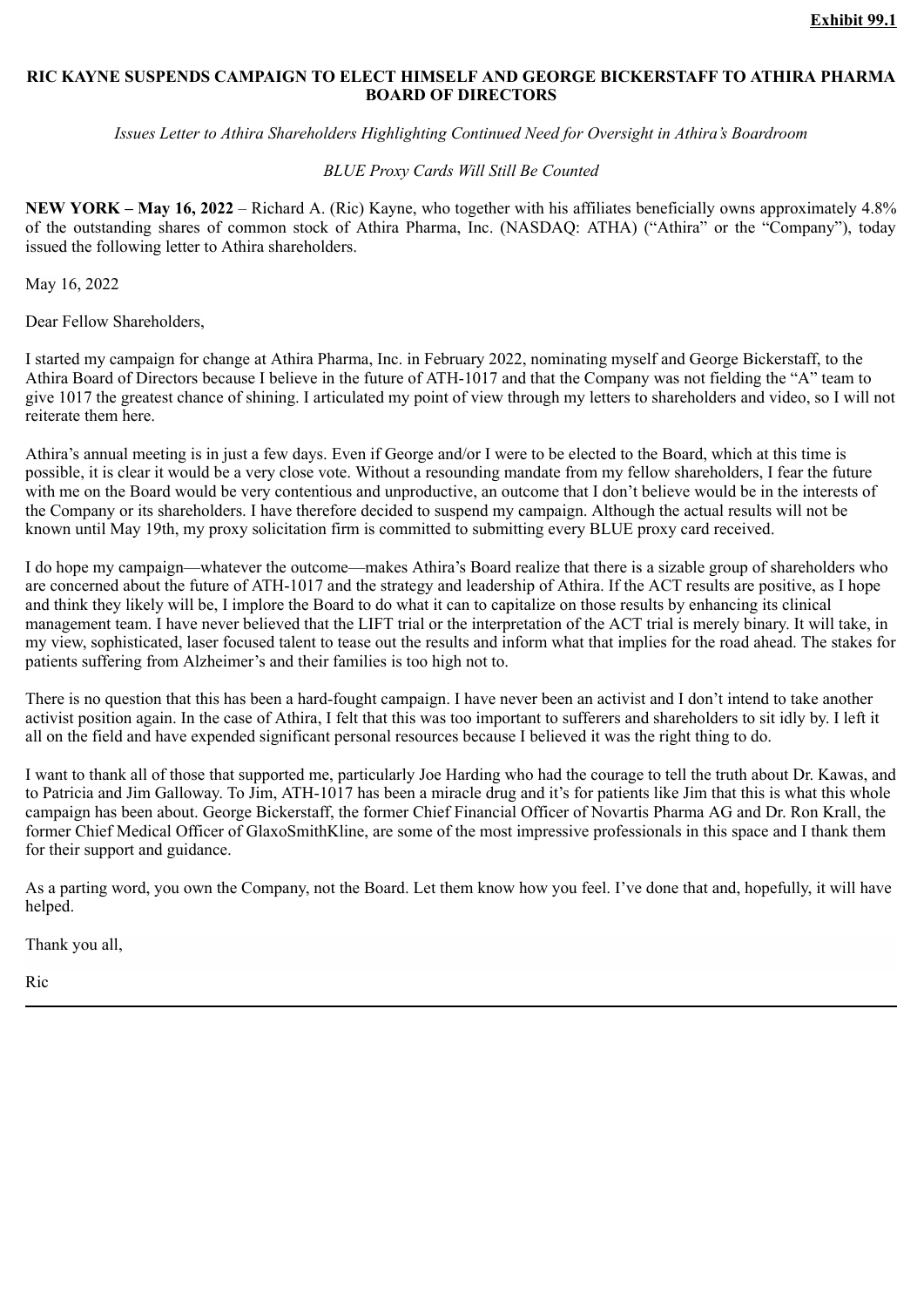## **Additional materials and information regarding Ric Kayne's case for change may be found at: www.SaveAthira.com.**

Willkie Farr & Gallagher LLP is acting as legal counsel to Mr. Kayne and Harkins Kovler, LLC is acting as proxy solicitor.

## **Disclaimer**

The views expressed in the solicitation materials referenced herein and/or attached hereto represent the opinions of Richard A. Kayne and certain of his affiliates (collectively, the "Kayne Entities") that hold shares of Athira Pharma, Inc. ("Athira" or the "Company") and are based on publicly available information with respect to the Company. The Kayne Entities and the other participants in the Kayne Entities' solicitation are collectively referred to herein as the "Participants." The Participants recognize that there may be confidential information in the possession of the Company that could lead it or others to disagree with their conclusions. The Participants reserve the right to change any of their opinions expressed in any of the solicitation materials at any time as they deem appropriate.

The solicitation materials are provided merely as information and are not intended to be, nor should they be construed as, an offer to sell or a solicitation of an offer to buy any security. The solicitation materials do not constitute a recommendation to purchase or sell any security. Each of the Kayne Entities beneficially owns, and/or has an economic interest in, securities of the Company. It is possible that there will be developments in the future that cause the Kayne Entities from time to time to sell all or a portion of their holdings of the Company in open market transactions or otherwise (including via short sales), buy additional shares (in open market or privately negotiated transactions or otherwise), or trade in options, puts, calls or other derivative instruments relating to such shares.

Although the Participants believe the statements made in the solicitation materials are substantially accurate in all material respects and do not omit to state material facts necessary to make those statements not misleading, the Participants make no representation or warranty, express or implied, as to the accuracy or completeness of those statements or any other written or oral communication any of them may make with respect to the Company and any other companies mentioned, and the Participants expressly disclaim any liability relating to those statements or communications (or any inaccuracies or omissions therein). Thus, shareholders and others should conduct their own independent investigation and analysis of such statements and communications and of the Company and any other companies to which those statements or communications may be relevant.

The solicitation materials may contain links to articles and/or videos (collectively, "Media"). The views and opinions expressed in such Media are those of the author(s)/speaker(s) referenced or quoted in such Media and, unless specifically noted otherwise, do not necessarily represent the opinions of the Participants.

The Participants have not sought or obtained consent from any third party to use any statements or information contained in the solicitation materials. Any such statements or information should not be viewed as indicating the support of such third party for the views expressed herein or therein. All trademarks and trade names used in any solicitation materials are the exclusive property of their respective owners.

### **Additional Information**

On April 11, 2022, Mr. Kayne, together with the other Participants, filed a definitive proxy statement (the "Definitive Proxy Statement") and an accompanying BLUE proxy card with the U.S. Securities and Exchange Commission (the "SEC") to solicit votes for the election of their slate of highly qualified director nominees at the 2022 annual meeting of the stockholders of the Company.

THE PARTICIPANTS STRONGLY ADVISE ALL STOCKHOLDERS OF THE COMPANY TO READ THE DEFINITIVE PROXY STATEMENT AND ANY OTHER PROXY MATERIALS FILED WITH THE SEC BECAUSE THEY CONTAIN IMPORTANT INFORMATION, INCLUDING INFORMATION ABOUT THE IDENTITY OF THE PARTICIPANTS IN THE SOLICITATION AND A DESCRIPTION OF THEIR DIRECT OR INDIRECT INTERESTS THEREIN. THE DEFINITIVE PROXY STATEMENT AND SUCH OTHER PROXY MATERIALS ARE AVAILABLE AT NO CHARGE ON THE SEC'S WEBSITE AT HTTP://WWW.SEC.GOV AND ARE ALSO AVAILABLE AT NO CHARGE ON REQUEST FROM THE PARTICIPANTS' PROXY SOLICITOR, HARKINS KOVLER, LLC AT (800) 339-9883 OR VIA EMAIL AT ATHA@HARKINSKOVLER.COM.

### **Cautionary Statement Regarding Forward-Looking Statements**

Certain statements contained in the solicitation materials are forward-looking statements including, but not limited to, statements that are predications of or indicate future events, trends, plans or objectives. Undue reliance should not be placed on such statements because, by their nature, they are subject to known and unknown risks and uncertainties. Forward-looking statements are not guarantees of future performance or activities and are subject to many risks and uncertainties. Due to such risks and uncertainties, actual events or results or actual performance may differ materially from those reflected or contemplated in such forward-looking statements. Forward-looking statements can be identified by the use of the future tense or other forward-looking words such as "believe," "expect," "anticipate," "intend," "plan," "estimate," "should," "may," "will," "objective," "projection," "forecast," "continue," "strategy," "position" or the negative of those terms or other variations of them or by comparable terminology. All forward-looking statements address matters that involve risks and uncertainties, many of which are beyond the